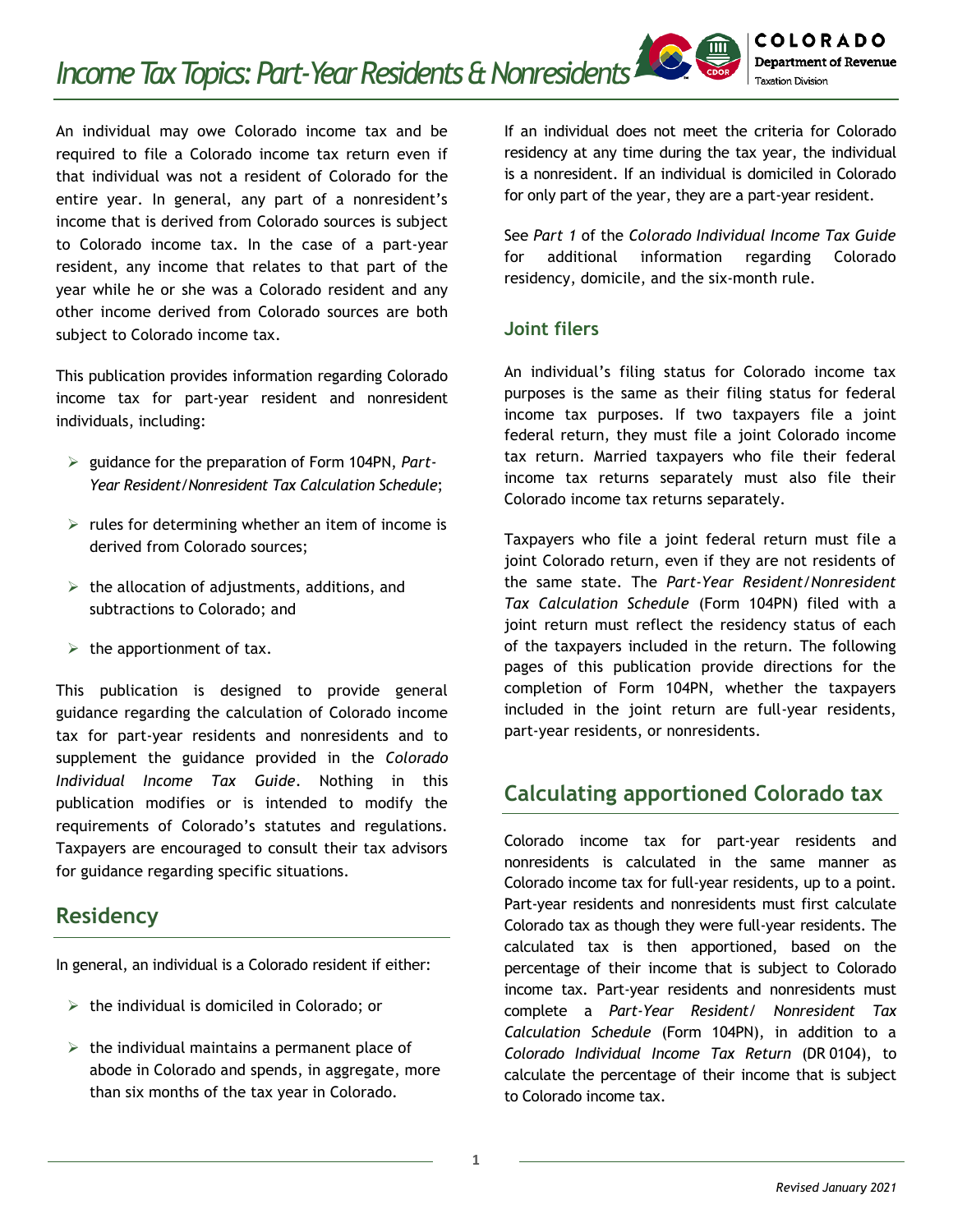

### **Colorado taxable income**

A part-year resident or nonresident individual's Colorado income tax calculation begins with their full federal taxable income, without modification or adjustment to exclude income received from sources outside of Colorado. Colorado taxable income is then calculated on the *Colorado Individual Income Tax Return* (DR 0104) by making any applicable additions and subtractions, regardless of whether those additions and subtractions relate to any Colorado-source income. See *Part 3* and *Part 4* of the *Colorado Individual Income Tax Guide* for information about specific additions and subtractions.

#### **Colorado tax rate**

A part-year resident or nonresident's Colorado income tax is calculated by first multiplying their Colorado taxable income by the Colorado income tax rate for the tax year and then multiplying the result by the individual's apportionment percentage. The Colorado income tax rate for tax years 2018 and prior was 4.63%, for tax year 2019 was 4.5%, and for tax year 2020 is 4.55%.

#### **Apportionment percentage**

The apportionment percentage used to calculate a partyear resident or nonresident's Colorado income tax is based on the taxpayer's federal adjusted gross income, modified by any additions and subtractions required under Colorado law. Part-year residents and nonresidents must complete a *Part-Year Resident/Nonresident Tax Calculation Schedule* (Form 104PN) to determine their apportionment percentage. Form 104PN includes two columns: the first to calculate their modified federal adjusted gross income and the second to calculate their modified Colorado adjusted gross income. The taxpayer's apportionment percentage is calculated by dividing their modified Colorado adjusted gross income by their modified federal adjusted gross income. If the taxpayer's modified Colorado adjusted gross income is greater than their modified federal adjusted gross income, the taxpayer's apportionment percentage will be greater than 100%.

### **Modified federal adjusted gross income**

Taxpayers must complete the "Federal Information" column of Form 104PN to calculate their modified federal adjusted gross income. All income reported on the taxpayer's federal income tax return must be included in this column, as well as any adjustments reported on IRS Schedule 1. The standard deduction or itemized deductions claimed on the taxpayer's federal return are not reported on Form 104PN. The taxpayer's federal adjusted gross income is modified by any applicable Colorado additions and subtractions. See pages 6 and 7 for additional information regarding Colorado additions and subtractions.

### **Allocation of tax items to Colorado**

In accordance with Colorado statute and regulation, items of income, adjustment, addition, and subtraction reported in the "Federal Information" column of Form 104PN are allocated to Colorado, and included in the "Colorado Information" column of Form 104PN, to determine the taxpayer's modified Colorado adjusted gross income. See pages 5-7 for guidance in allocating adjustments, additions, and subtractions to Colorado.

#### **Income allocation**

Any income reported in the "Federal Information" column of Form 104PN must be included on the applicable line of the "Colorado Information" column if the income was either:

- $\triangleright$  recognized during the part of the year while the taxpayer was a Colorado resident; or
- $\triangleright$  derived from Colorado sources (see the table of Colorado-Source Income on the following page).

If one of the taxpayers included in joint return is a fullyear resident, the entirety of that taxpayer's income reported in the "Federal Information" column of Form 104PN must be included in the "Colorado Information" column, even if it was derived from sources outside of Colorado.

**2**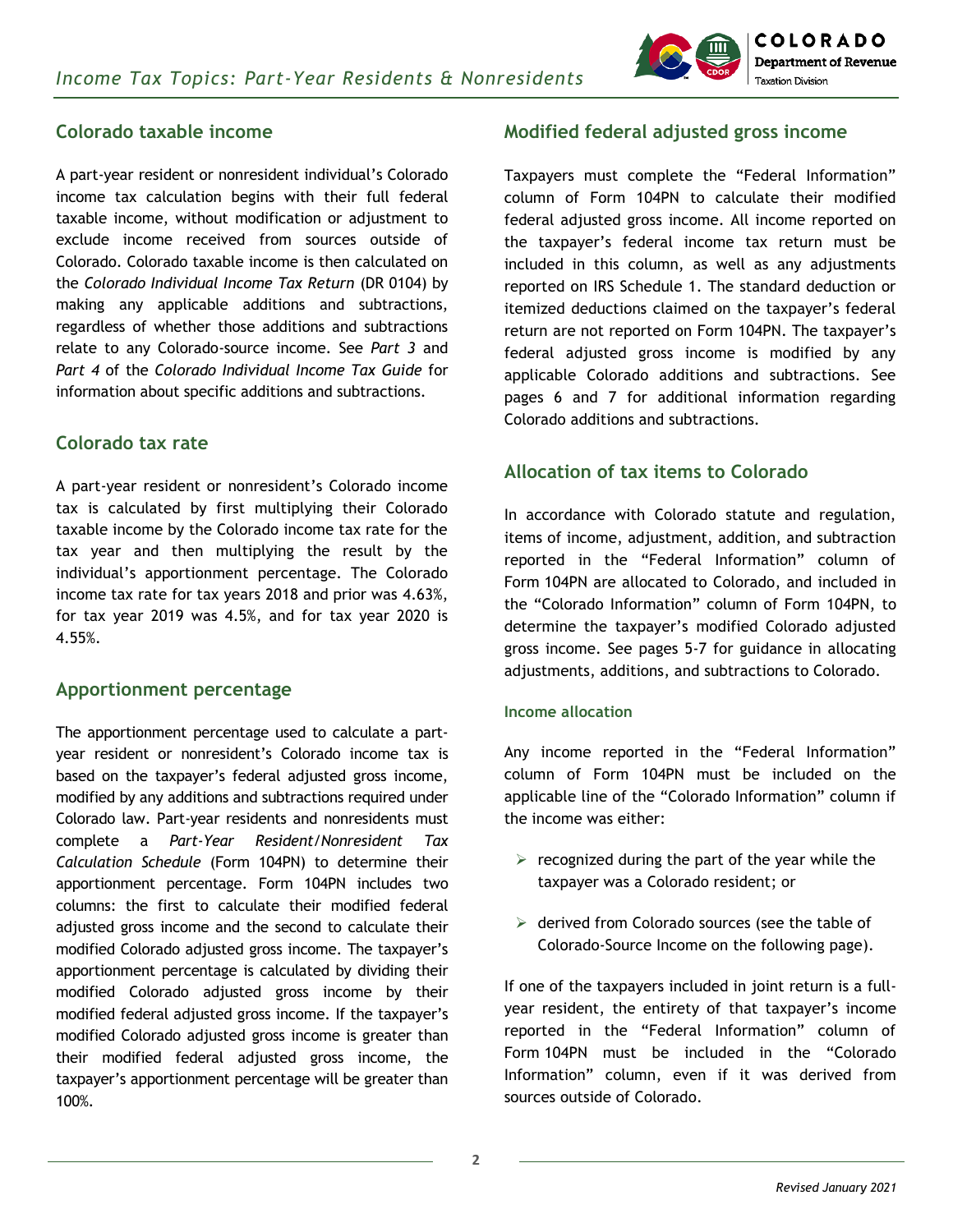

### **Colorado-Source Income**

| Type of income or loss                                                                                                                                                 | Colorado-source income                                                                                                                                                                                                                                                                                                                                                                                                                                                                                                                                                                                                        |  |
|------------------------------------------------------------------------------------------------------------------------------------------------------------------------|-------------------------------------------------------------------------------------------------------------------------------------------------------------------------------------------------------------------------------------------------------------------------------------------------------------------------------------------------------------------------------------------------------------------------------------------------------------------------------------------------------------------------------------------------------------------------------------------------------------------------------|--|
| Wages and unemployment compensation,<br>including severance payments, payments for<br>sick and vacation leave, and disability pay                                      | Wages and unemployment compensation are Colorado-source income if the employee was physically present<br>in Colorado when performing the work. See 1 CCR 201-2, Rule $39-22-109(3)(b)$ for additional information,<br>including information about sourcing wages when work is performed both inside and outside of Colorado. See<br>Department publication Income Tax Topics: Military Servicemembers for information about sourcing wage<br>income for military servicemembers and their spouses. See the table on the following page for information<br>about wages paid to nonresidents that are exempt from Colorado tax. |  |
| Income from intangible property (such as<br>stocks, bonds, patents, and copyrights),<br>including interest, dividends, royalties,<br>capital gains, and capital losses | Income from intangible personal property is Colorado-source income to the extent that such income is from<br>property employed in a business, trade, profession, or occupation carried on in Colorado. See 1 CCR 201-2,<br>Rule 39-22-109(3)(e) for additional information, including information about sourcing the gain or loss from the<br>sale of an interest in a pass-through entity.                                                                                                                                                                                                                                   |  |
| Income from real and tangible personal<br>property, including interest, rents and<br>royalties, capital gains, and capital losses                                      | Income from real and tangible personal property located in Colorado is Colorado-source income. See<br>1 CCR 201-2, Rule 39-22-109(3)(a) for additional information, including information about sourcing gains and<br>losses deferred pursuant to IRC section 1031.                                                                                                                                                                                                                                                                                                                                                           |  |
| Retirement income, including IRA<br>distributions, pensions, annuities, and social<br>security benefits                                                                | Retirement income, as defined in 4 U.S.C. § 114(b), received by nonresidents is not Colorado-source income.                                                                                                                                                                                                                                                                                                                                                                                                                                                                                                                   |  |
| Business income reported on IRS<br>Schedule C                                                                                                                          | Income from business carried on in Colorado is Colorado-source income. Business income from the<br>performance of purely personal services is Colorado source income if the person performing the service was<br>physically present in Colorado at the time. Any other business income reported on IRS Schedule C is<br>apportioned in accordance with section 39-22-303.6, C.R.S., and the regulations promulgated thereunder. See<br>1 CCR 201-2, Rule 39-22-109(3)(b)(ii), (iii), and (vi) for additional information.                                                                                                     |  |
| Income from gambling and games of<br>chance, including limited stakes gambling,<br>bingo, raffle, Colorado Lottery,<br>sweepstakes, and door prizes                    | Income from gambling and games of chance conducted in Colorado is Colorado-source income regardless of<br>whether the nonresident was present in Colorado when the gambling or game was conducted or the winnings<br>or prize was awarded or paid.                                                                                                                                                                                                                                                                                                                                                                            |  |
| Net operating loss (NOL) deduction                                                                                                                                     | A net operating loss deduction claimed on a taxpayer's federal income tax return is allocated to Colorado if<br>the loss arose from Colorado sources in the year it was sustained.                                                                                                                                                                                                                                                                                                                                                                                                                                            |  |
| Other types of income                                                                                                                                                  | See section 39-22-109, C.R.S., section 39-22-326, C.R.S., and 1 CCR 201-2, Rule 39-22-109.                                                                                                                                                                                                                                                                                                                                                                                                                                                                                                                                    |  |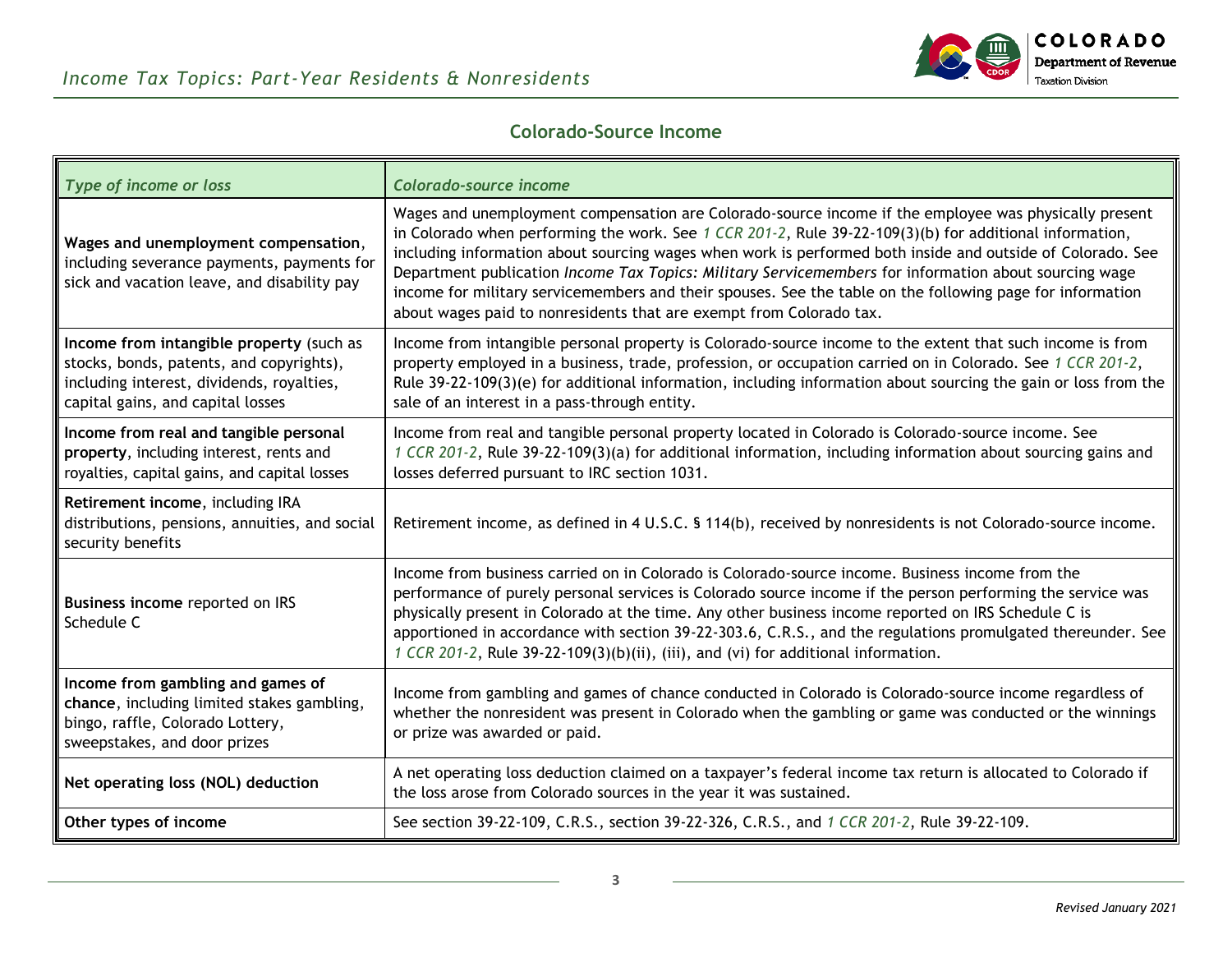

### **Exempt wages for nonresident employees**

Under certain circumstances, wages paid to nonresidents for work performed in Colorado are not subject to Colorado income tax. In such cases, the wages are not included in the "Colorado Information"

column of Form 104PN. The following table lists certain types of wages paid to nonresident employees that are exempt from Colorado income tax and should not be included in the "Colorado Information" column of Form 104PN.

### **Nonresident Wages Exempt from Colorado Income Tax**

| Type of employee                           | <b>Exempt wages</b>                                                                                                                                                                                         | Legal authority                                  |
|--------------------------------------------|-------------------------------------------------------------------------------------------------------------------------------------------------------------------------------------------------------------|--------------------------------------------------|
| Rail carrier employee                      | Compensation paid for the performance of regularly assigned duties<br>on a railroad in more than one state                                                                                                  | 49 U.S.C. § 11502                                |
| Air carrier employee                       | Compensation paid for employee's work for an air carrier, provided<br>no more than 50% of the employee's pay is earned in Colorado                                                                          | 49 U.S.C. § 40116(f)                             |
| Motor carrier<br>employee                  | Compensation paid for the performance of regularly assigned<br>duties in two or more states with respect to a motor vehicle                                                                                 | 49 U.S.C. § 14503(a)                             |
| Military<br>servicemember                  | Compensation paid for military service                                                                                                                                                                      | 50 U.S.C. § 4001(b)<br>§ 39-22-109(2)(b), C.R.S. |
| Spouse of military<br>servicemember        | Compensation paid to the spouse of a military servicemember if<br>such spouse is in Colorado solely to be with the servicemember<br>serving in compliance with military orders                              | 50 U.S.C. § 4001(c)                              |
| Film and television<br>production employee | Compensation paid for the performance of services in connection<br>with any phase of a motion picture, television production, or tele-<br>vision commercial for less than 120 days during the calendar year | § $39-22-604(2)(a)$ , C.R.S.                     |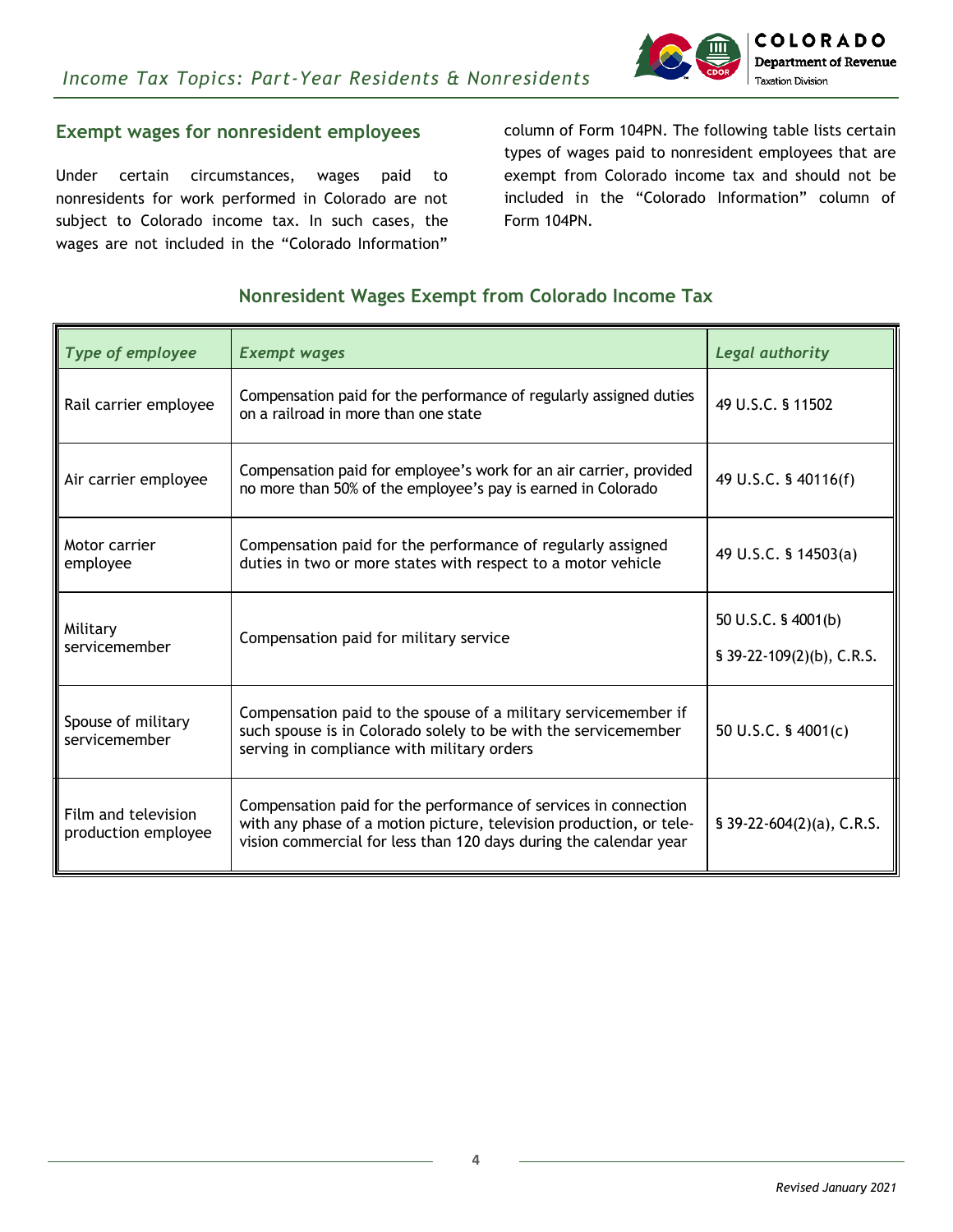

### **Allocation of Federal Adjustments for Nonresidents**

Federal adjustments from line 10c of 2020 IRS Form 1040 or 1040-SR (line 8a of IRS Form 1040 for prior tax years) are entered on line 22 of Colorado Form 104PN. In determining modified Colorado adjusted gross income, federal adjustments are allocated to Colorado and included on line 23 of Form 104PN based on different rules, described below, depending on the type of federal adjustment. *Proration based on wage and self-employment income Proration based on total income* The following adjustments are prorated and allocated to Colorado based on Colorado wage and self-employment income. The portion of these adjustments to include on line 23 of Form 104PN is determined by multiplying the amount of the adjustment by a percentage. The percentage is determined by dividing the taxpayer's combined Colorado wage and Colorado self-employment income, on lines 5 and 15 of Form 104PN by the The following adjustments are prorated and allocated to Colorado based on total Colorado income. The portion of these adjustments to include on line 23 of Form 104PN is determined by multiplying the amount of the adjustment by a percentage. The percentage is determined by dividing the taxpayer's total Colorado income, on line 21 of Form 104PN by the taxpayer's total income on line 20 of Form 104PN.

- $\triangleright$  Alimony paid
- $\triangleright$  Student loan interest deduction
- $\triangleright$  Tuition and fees
- $\triangleright$  Reforestation amortization and expenses
- $\triangleright$  Repayment of supplemental unemployment benefits
- $\triangleright$  Attorney fees and court costs
- Charitable contributions on line 10b of IRS Form 1040

#### *Allocation of other adjustments to Colorado*

- $\triangleright$  Penalty on early withdrawal of savings is allocated to Colorado on line 23 of Form 104PN if paid while the taxpayer was a Colorado resident.
- $\triangleright$  Moving expenses for members of the Armed Forces moving into Colorado, but not for moving out of Colorado, are allocated to Colorado on line 23 of Form 104PN.
- $\triangleright$  Jury duty pay that is paid by the taxpayer to his or her employer is allocated to Colorado on line 23 of Form 104PN if the jury service was in Colorado.
- $\triangleright$  Deductible expenses from the rental of personal property are allocated to Colorado on line 23 of Form 104PN if the rental property is located in Colorado.

# $\triangleright$  IRA deduction

on lines 4 and 14 of Form 104PN.

 $\triangleright$  Health savings account deduction

 $\triangleright$  Deductible part of self-employment tax

 $\triangleright$  Self-employed health insurance deduction

 $\triangleright$  Educator expenses

 $\triangleright$  Archer medical savings account (MSA) deduction

 $\triangleright$  Self-employed SEP, SIMPLE, and qualified plans

 $\triangleright$  Contributions to section 501(c)(18)(D) pension plans

taxpayer's combined wage and self-employment income

 $\triangleright$  Certain business expenses of reservists, performing artists, and fee-basis government officials

 $\triangleright$  Contributions by certain chaplains to section 403(b) plans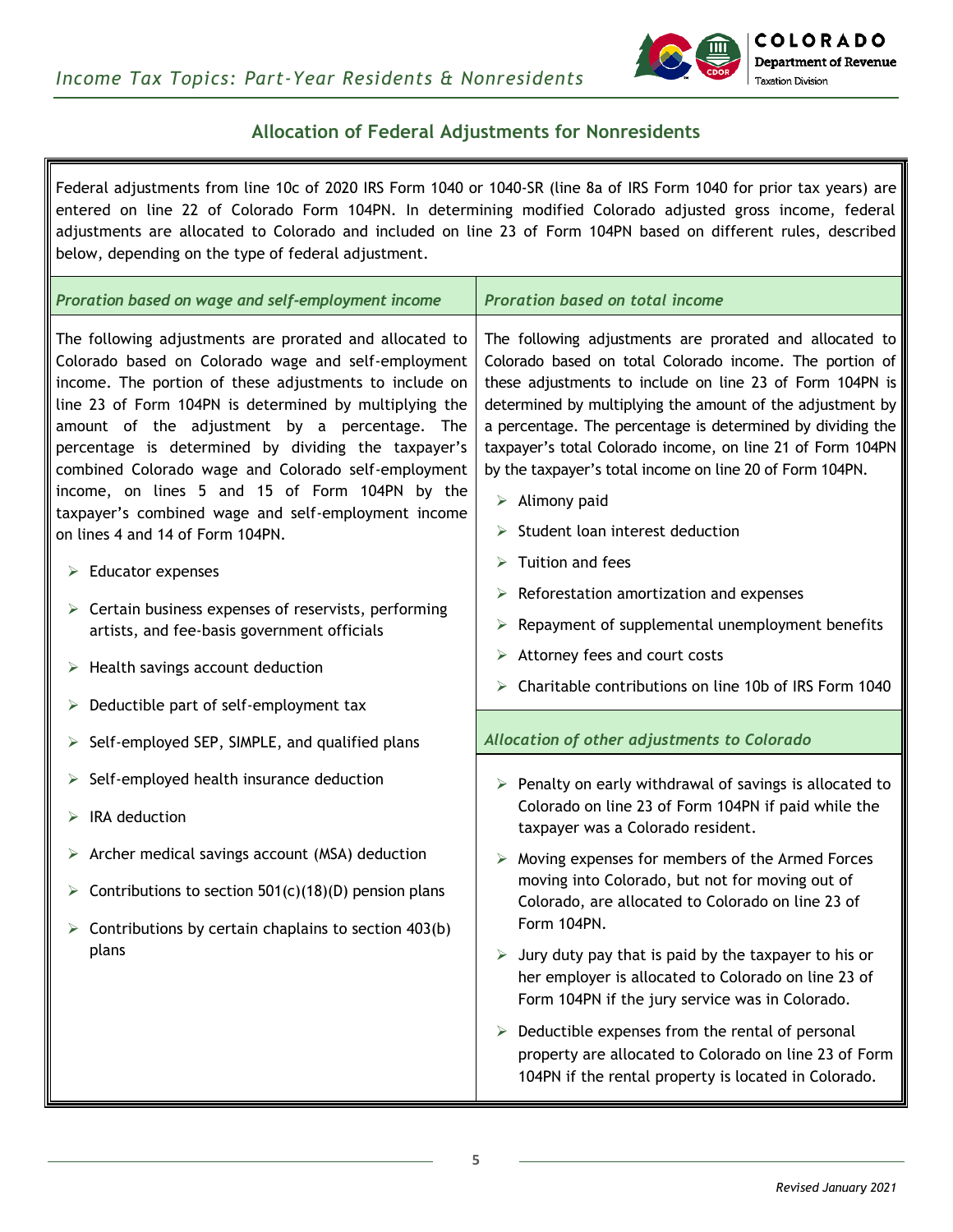

### **Colorado modifications**

Federal adjusted gross income reported on line 24 of Form 104PN must be modified by any applicable Colorado additions and subtractions reported on lines

26 and 30, respectively. Any additions and subtractions reported on lines 26 and 30 are then allocated to Colorado and entered lines 27 and 31, respectively, in accordance with the criteria described below and on the following page.

### **Colorado Additions**

Taxpayers must enter on line 26 of Form 104PN any additions reported on *Colorado Individual Income Tax Return*  (DR 0104), except for the following additions:

- $\triangleright$  the state income tax addback; and
- $\triangleright$  the gross conservation easement addback.

See *Part 3* of the *Colorado Individual Income Tax Guide* for additional information about Colorado additions that taxpayers must report on their Colorado returns. Additions reported on line 26 of Form 104PN must be included in line 27, and added in the calculation of modified Colorado adjusted gross income, under the following conditions:

*Additions always included on line 27 of Form 104PN*

- $\triangleright$  Expenses deducted with respect to certain clubs that restrict membership
- $\triangleright$  Recapture of first-time home buyer savings account subtraction
- $\triangleright$  Recapture of medical savings account subtraction
- $\triangleright$  Recapture of state tuition program contribution subtraction

*Additions never included on line 27 of Form 104PN*

 $\triangleright$  Non-Colorado NOL deductions

*Additions included on line 27 of Form 104PN if the underlying or related income was recognized while the taxpayer was a Colorado resident*

 $\triangleright$  Non-Colorado state and local bond interest

*Additions included on line 27 if underlying or related expenses or losses were from business activity in Colorado or were incurred while the taxpayer was a Colorado resident*

- $\triangleright$  Addbacks related to the CARES Act (involving NOL deductions, excess business losses, or business interest deductions)
- $\triangleright$  Shareholder's share of S corporation's additions pursuant to § 39-22-323, C.R.S. related to business expenses
- $\triangleright$  Unauthorized alien labor services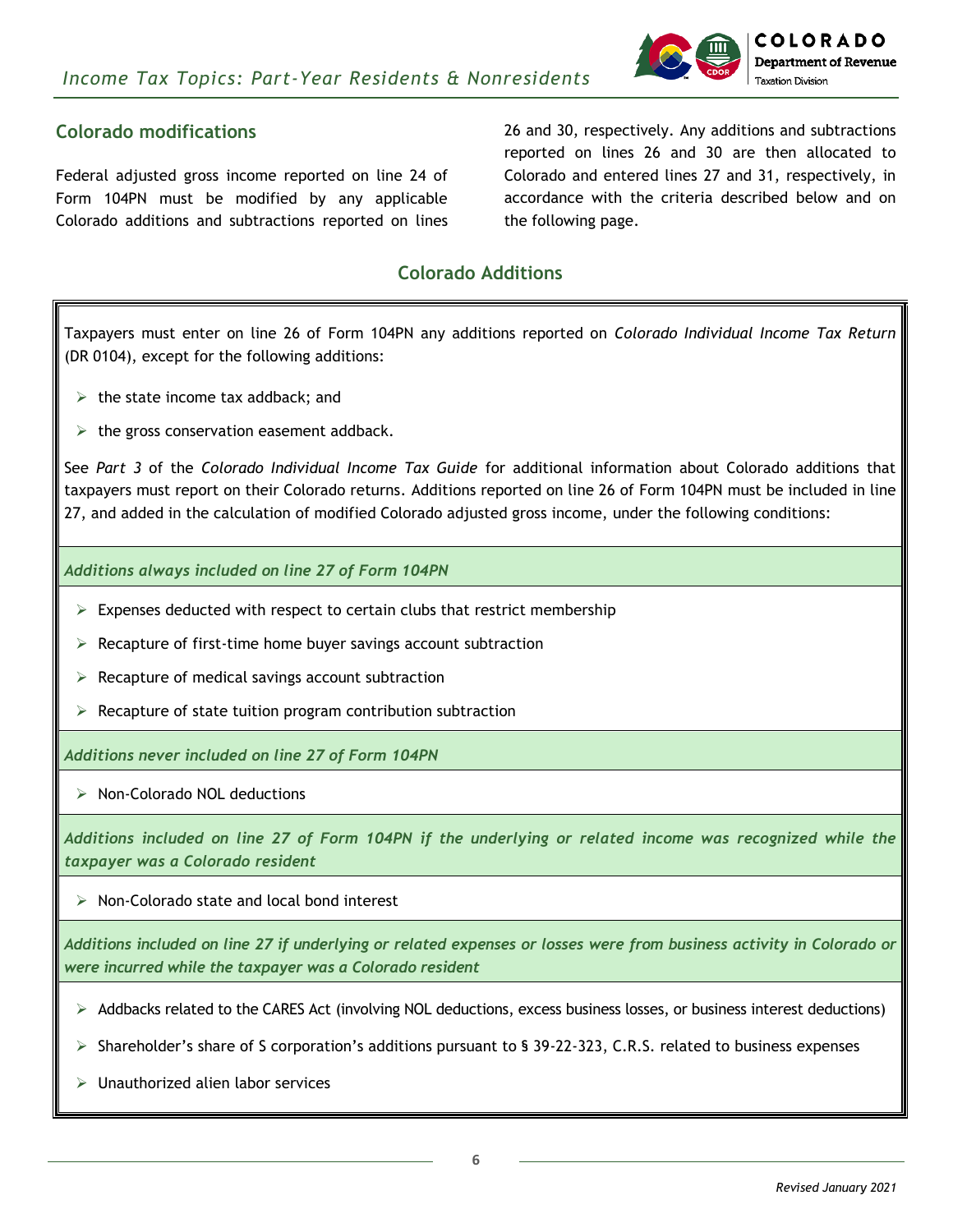

### **Colorado Subtractions**

Taxpayers must enter on line 30 of Form 104PN any subtractions reported on their *Subtractions from Income Schedule* (DR 0104AD), except for any qualifying charitable contribution subtraction. See *Part 4* of the *Colorado Individual Income Tax Guide* for additional information about Colorado subtractions taxpayers may claim on their Colorado returns.

In general, subtractions related to specific items of income are included in line 31 of Form 104PN, and subtracted in the calculation of modified Colorado adjusted gross income, only to the extent that the related item of income is included in Colorado adjusted gross income reported on line 25. Subtractions reported on line 30 of Form 104PN are included in line 31 under the following conditions:

*Subtractions always included on line 31 of Form 104PN*

- $\triangleright$  Adult learner savings account contributions
- $\triangleright$  Marijuana business expenses
- $\triangleright$  Medical savings account contributions
- $\triangleright$  Military family relief fund grants
- $\triangleright$  State tuition program (CollegeInvest) contributions
- $\triangleright$  Wildfire mitigation measures

*Subtractions included on line 31 of Form 104PN to the extent the related income is included in Colorado adjusted gross income reported on line 25 of Form 104PN*

 $\triangleright$  Capital gain subtraction  $\triangleright$  Compensation for exonerated persons  $\triangleright$  First-time home buyer savings account interest  $\triangleright$  Income from U.S. government obligations  $\triangleright$  Military compensation after reacquisition of Colorado residency  $\triangleright$  Military retirement benefits  $\triangleright$  Nonresidents performing disaster-relief work  $\triangleright$  Olympic medals  $\triangleright$  Pension and annuity income  $\triangleright$  PERA and DPS retirement benefits  $\triangleright$  Qualified reservation income  $\triangleright$  Railroad retirement benefits State income tax refunds  $\triangleright$  S corporation shareholder subtractions related to income

*S corporation shareholder subtractions related to business expenses*

A shareholder's share of an S corporation's subtractions pursuant to § 39-22-323, C.R.S., related to business expenses are allocated to Colorado and included on line 31 of Form 104PN to the extent that the underlying or related expenses or losses are from business activity in Colorado or were incurred while the taxpayer was a Colorado resident.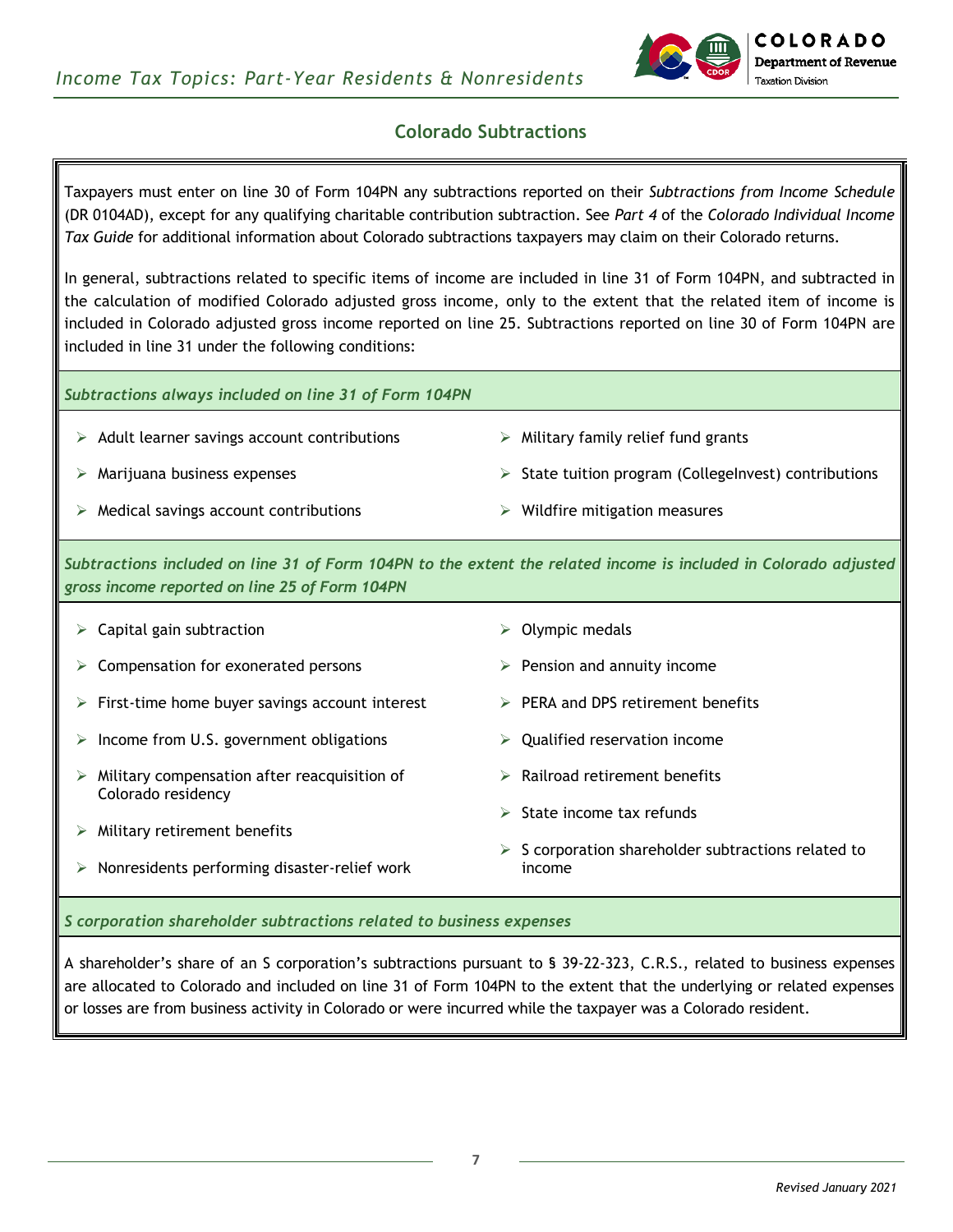

## **IRS Form 1040-NR**

Taxpayers are required to enter information from certain lines of their federal returns on Colorado Form 104PN. The instructions for Form 104PN reference the applicable lines of IRS Forms 1040 and 1040-SR, but not IRS Form 1040-NR, which some taxpayers may be required to file instead. The following table references the appropriate lines of IRS Form 1040-NR for the completion of Colorado Form 104PN.

# **Alternative minimum tax (AMT)**

In addition to regular Colorado income tax, part-year residents and nonresidents may owe Colorado alternative minimum tax. Colorado AMT is based largely on federal alternative minimum taxable income, making it likely that a taxpayer who owes federal AMT will also owe Colorado AMT. See *Part 2* of the *Colorado Individual Income Tax Guide, FYI Income 14*, and the *Colorado Alternative Minimum Tax Computation Schedule* (DR 0104AMT) for additional information.

| Form 104PN | Income type                                | 2019 IRS Form 1040-NR | <b>2020 IRS Form 1040-NR</b>                       |
|------------|--------------------------------------------|-----------------------|----------------------------------------------------|
| Line 4     | Wages, salaries, and tips                  | Line 8                | Line 1a                                            |
| Line 6     | Interest and dividends                     | Lines 9a and 10a      | Lines 2b and 3b                                    |
| Line 8     | Unemployment compensation                  | Line 20               | Schedule 1, Line 7                                 |
| Line 10    | Capital gains or losses                    | Lines 14 and 15       | Line 7 and Schedule 1, Line 4                      |
| Line 12    | Pensions, annuities, and IRS distributions | Lines 16b and 17b     | Lines 4b and 5b                                    |
| Line 14    | Business and farm income or loss           | Lines 13 and 19       | Schedule 1, Lines 3 and 6                          |
| Line 16    | IRS Schedule E income                      | Line 18               | Schedule 1, Line 5                                 |
| Line 18    | Other income                               | Lines 11, 12, and 21  | Lines 1b and Schedule 1,<br>Lines $1, 2a,$ and $8$ |
| Line 20    | Total income                               | Line $23$             | Line 9                                             |
| Line 22    | Federal adjustments                        | Line $34$             | Line 10d                                           |
| Line 24    | Adjusted gross income                      | Line $35$             | Line 11                                            |

### **IRS Form 1040-NR Line Numbers for Completing Colorado Form 104PN**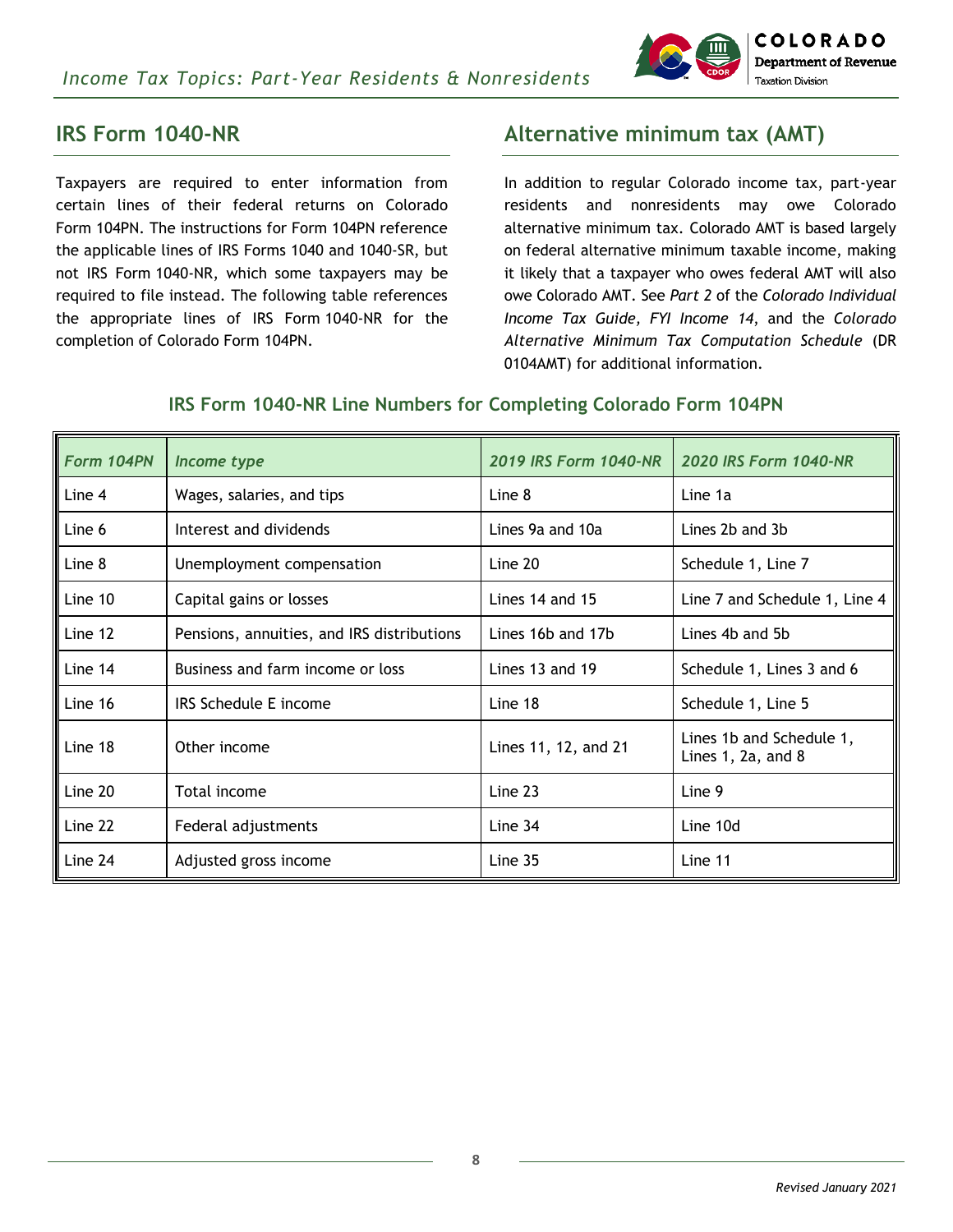

### **Income tax credits**

Most Colorado income tax credits are allowed to partyear residents and nonresidents in the same manner that they are allowed to full-year residents. However, specific rules apply to part-year residents and nonresidents with respect to certain credits.

### **Earned income and child care tax credits**

The Colorado earned income tax credit and the Colorado child care expenses tax credit are allowed only to Colorado residents, including both full-year residents and part-year residents. Nonresidents may not claim either of these credits. The credits allowed to part-year residents must be apportioned by multiplying the credits by the apportionment percentage from the taxpayer's Form 104PN, *Part-Year Resident/Nonresident Tax Calculation Schedule,* except that the apportionment percentage used to calculate these credits cannot exceed 100%. Please see Form DR 0347, *Child Care Expenses Tax Credit*, and Department publications *FYI Income 27* and *FYI Income 33* for additional information.

#### **Credit for taxes paid to another state**

The credit for taxes paid to another state is allowed only to Colorado residents. Part-year residents can claim the credit only with respect to income that was both recognized while they were a Colorado resident and derived from sources in another state. Nonresidents may not claim any credit for taxes paid to another state. Please see Department publication *FYI Income 17* for additional information.

## **Income tax prepayments**

In general, Colorado law requires the payment of income tax throughout the year, as income is received and recognized by the taxpayer. Such prepayment of tax may be made in a number of different ways, including quarterly estimated tax payments, income tax withholding, and certain withholding and prepayment methods specific to nonresidents.

### **Estimated tax payments**

In general, an individual must remit quarterly Colorado estimated tax payments if his or her total Colorado tax liability, less withholding and credits, exceeds \$1,000. See *Part 7* of the *Colorado Individual Income Tax Guide*  for additional information regarding Colorado estimated income tax payments.

### **Colorado withholding on Form W-2 or 1099**

Colorado law requires the payer of certain types of income to withhold Colorado income tax. A payer who has withheld Colorado income tax must remit the tax to the Department and issue a statement (such as an IRS Form W-2 or 1099) to the recipient indicating the amount of tax withheld. The taxpayer may then claim the withholding, when they file their Colorado return, as a credit against the income tax due.

Please see *Part 6* of the *Colorado Individual Income Tax Guide* for additional information regarding Colorado income tax withholding reported on IRS Form W-2 or 1099.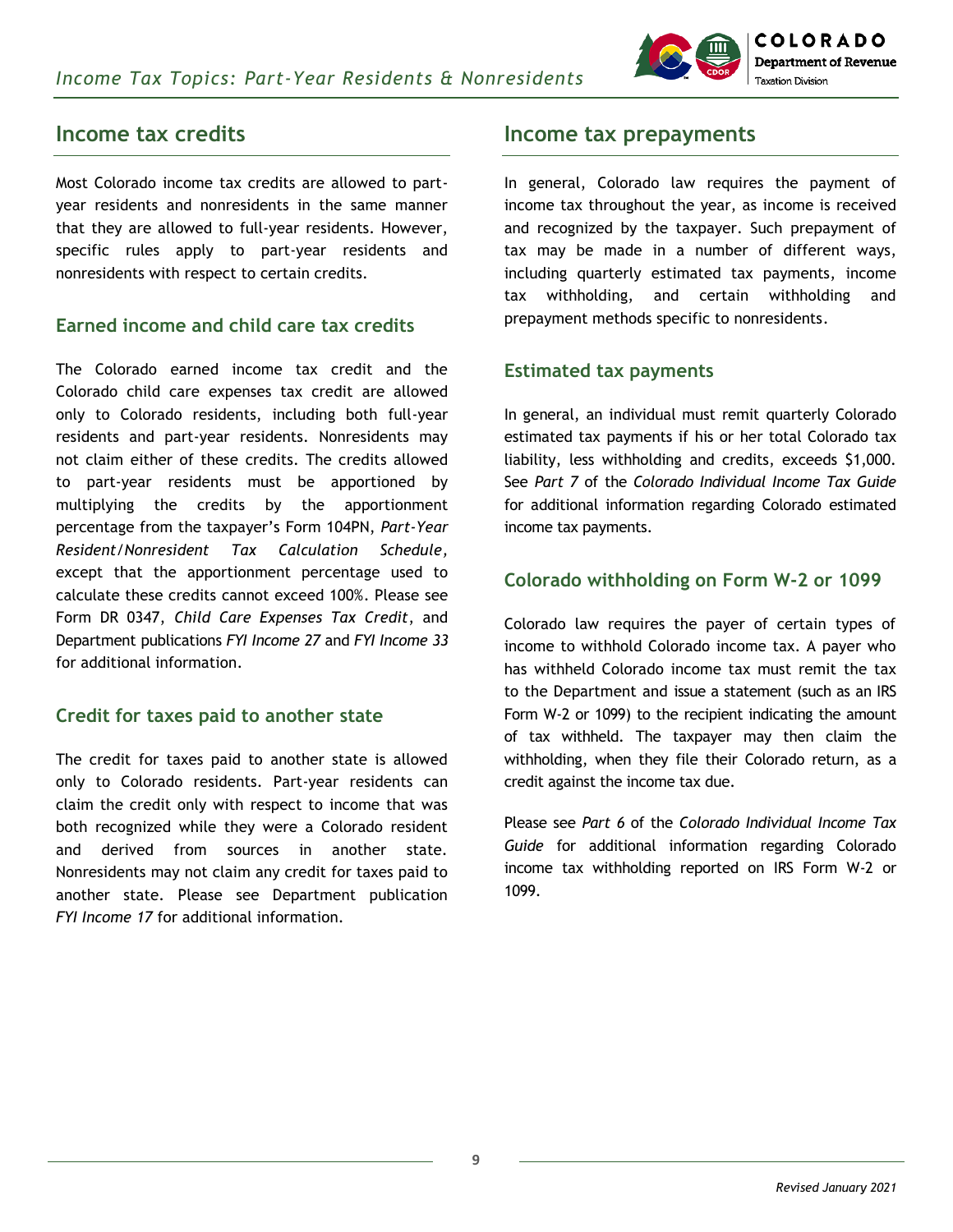

### **Nonresident withholding and prepayments**

Withholding requirements, or other tax payment requirements, apply specifically to certain types of income received or recognized by nonresidents, namely:

- $\triangleright$  nonresident beneficiary withholding (DR 0104BEP)
- $\triangleright$  nonresident real estate withholding (DR 1079); and
- $\triangleright$  nonresident partner or shareholder payments (DR0108).

These types of nonresident withholding and prepayments may be claimed on the applicable line of the *Colorado Individual Income Tax Return* (DR 0104) that references forms DR 0104BEP, DR 0108, and DR 1079, and not on the line designated for withholding from Forms W-2 or 1099. Nonresidents may claim a refund if the withholding or prepayment exceeds the amount of tax due.

#### **Nonresident beneficiary withholding**

Every fiduciary of an estate or trust with a nonresident beneficiary who receives net income from real or tangible personal property within Colorado must withhold income tax from income distributed to the beneficiary. The fiduciary must remit the amount withheld with form DR 0104BEP, *Colorado Nonresident Beneficiary Estimated Income Tax Payment*.

In general, the amount of the required withholding is equal to the applicable income tax rate for the tax year multiplied by the beneficiary's net income from real or tangible personal property within Colorado. If the beneficiary files their income tax return prior to the due date for the withholding payment, the fiduciary may instead withhold only the amount of tax reported on the beneficiary's return.

#### **Nonresident real estate withholding**

In general, whenever a nonresident sells, transfers, or otherwise conveys real property in Colorado, Colorado income taxes must be withheld from the net proceeds. The title insurance company or any other person or entity that provides closing and settlement services is generally required to withhold from the net proceeds, and remit to the Department of Revenue, the lesser of:

- $\geq$  2% of the sales price of the nonresident's interest in the real property; or
- $\triangleright$  the nonresident's net proceeds from the sale, transfer, or conveyance of the real property.

Nonresident real estate withholding must be remitted with form DR 1079, *Payment of Withholding Tax on Certain Colorado Real Property Interest Transfers*. Please see *FYI Income 5* for additional information regarding nonresident real estate withholding.

#### **Nonresident partners and shareholders**

Partnerships and S corporations are required to remit a payment on behalf of any nonresident partner or shareholder, unless the nonresident partner or shareholder either:

- has submitted a signed *Colorado Nonresident Partner or Shareholder Agreement* (DR 0107); or
- $\triangleright$  is included in a composite return filed by the partnership or S corporation.

The required payment is equal to the applicable income tax rate for the tax year multiplied by the nonresident partner or shareholder's Colorado source income. The payment is required regardless of whether the partnership or S corporation distributes any of the income to the nonresident partner or shareholder.

Nonresident partner and shareholder payments must be remitted with form DR 0108, *Statement of Colorado Tax Remittance for Nonresident Partner or Shareholder*.